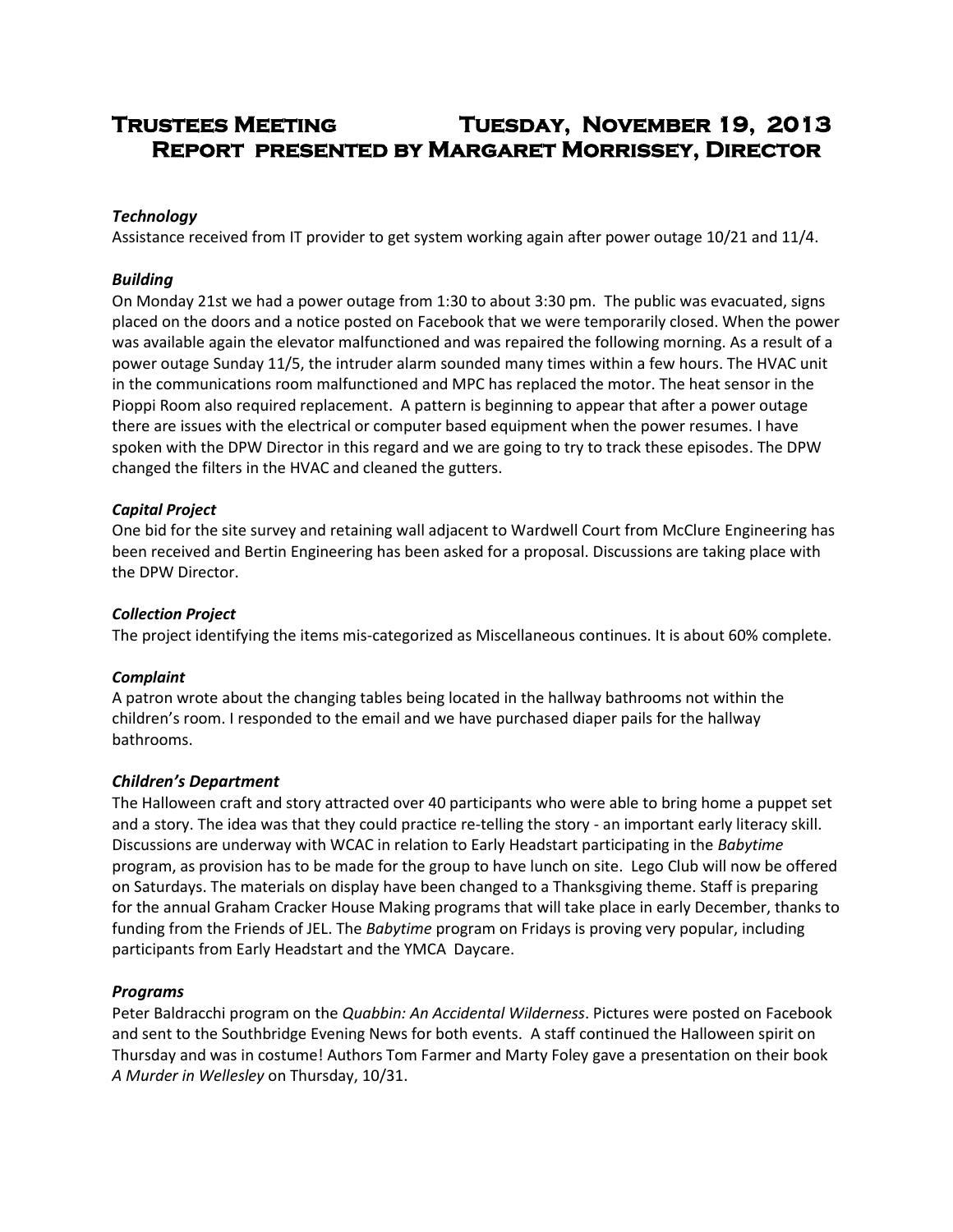### *Media and Social Media*

Extensive coverage was provided in the *Southbridge Evening News* on the programs. The number of "likes" on Facebook is now 410.

## *Outreach*

Tours of the library were conducted on Saturday for the group *A Place To Be Me*. This was the first annual event.

#### *Grant-*

## *Southbridge Cultural Council*

The Southbridge Cultural Council sponsored Halloween concert with Jay Mankita was a success, with 62 people in attendance. Many children came in costumes! Another Cultural Council funded program was the performance by Michael Caprera on Thursday, October  $17^{th}$ , where he also discussed the process that goes into musical composition.

#### *Great Worcester Community Foundation*

The Greater Worcester Foundation has awarded a grant \$750 from the Olive I. and Anthony A. Borgatti Jr. Advised Fund for Children's Programming.

Two trees have been planted through a grant secured by the DPW – a replacement crab apple and a *Winter King* hawthorn, near the bench on Main Street.

#### *Meetings*

Children's Librarian attended the CT Children's Book Fair, at UConn. I attended a meeting with the DPW administration and custodian. Margaret & Ashley attended the MLS Annual Meeting on Monday, 11/4 at College of the Holy Cross in Worcester. The focus of the conference was on community building. I attended the Digital Commonwealth executive board meeting and conference committee site visit. Town Manager, Trustees Chairman and I met to discuss some matters relating to the Board of Trustees.

## *Meetings at JEL*

Southbridge Adult Education Network met to discuss the GED situation and other topics of mutual interest. Staff from the WCAC Fuel Assistance program will be at JEL each week meeting with clients

## *FOJEL*

No Friends meeting November.

## *Gift*

The \$10,000 bequest has been received from the estate of educator Florida Tarquinio.

## *Staff*

Interviews were conducted for the S-7 Circulation Supervisor position with the Town Manager, HR Specialist, Adult Services Librarian and Library Director. Liz Gendreau was promoted to S-7 Circulation Supervisor. The 30 hours per week S-5 position has now been advertised.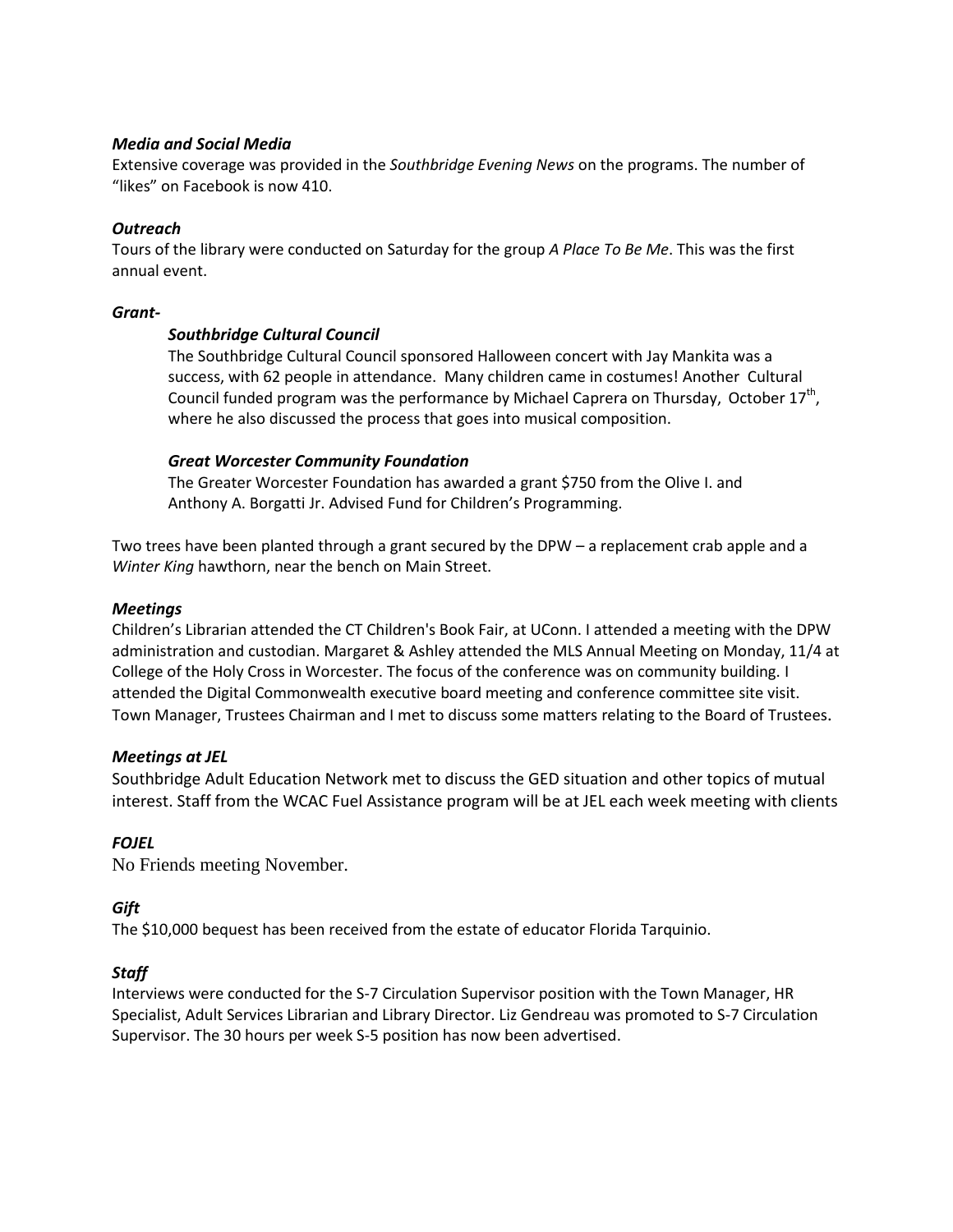# *State Aid*

All libraries in central and western part of the state have been advised by C/WMARS that the figures provided for the ARIS (Annual Report Information Survey) report have been revised and the state has been notified. The effect for Southbridge is favorable

## *Tax Abatement*

New personnel here to work 50 hours

# *Training*

Director and Adult Services Librarian are taking the six week Spanish language learning and cultural awareness class offered at Town Hall. On 10/30, 3 staff attended a webinar on the features of the newest Evergreen upgrade

# *100th Anniversary of JEL*

*Book* – report received from Alan Earls. Planning on a first draft for submission *Photographs* – reviewing the photographs with a view to having a few in sepia for posting to the 100<sup>th</sup> web page.

 $Web -$  Ashley has cloned a page for the  $100<sup>th</sup>$  Anniversary on the JEL website.

## *Annual Reports/Digital Commonwealth*

The HR Specialist, TM Intern and I met to finalize the Annual Town Report project.

# *Closing*

The library was closed on Saturday November 9 to facilitate a significant systems upgrade to the Evergreen ILS system. The library will be closed November 28th and 29<sup>th</sup> for Thanksgiving.

| Month of November 2013<br>Exhibit | Stan Kaufman - acrylics  |                               | Main Hall           |
|-----------------------------------|--------------------------|-------------------------------|---------------------|
| Monday                            | Mystery Book Club:       | 6:30 p.m. $-7:30$ p.m.        | <b>Reading Room</b> |
| Tuesday 19,26                     | Knitting with Sonya      | $10:30$ a.m. $-12:30$<br>p.m. | <b>Reading Room</b> |
| Tuesday 19,26                     | Anime for Teens          | $3:10$ p.m. $-4:30$ p.m.      | Pioppi Room         |
| Tuesday 19                        | <b>Trustees Meeting</b>  | 12 noon                       | Mills Room          |
| Wednesday 20,27                   | <b>Crafty Wednesdays</b> | All day - drop in             | Children's Room     |
| Wednesday 20,27                   | Super Kids               | $10:30$ a.m. $-11:30$<br>a.m. | Children's Room     |
| Thursday 21,28                    | Lego Club                | $3 p.m. - 4:30 p.m.$          | Craft Room          |
| <b>Friday 22,29</b>               | <b>Baby Time</b>         | $10:30$ a.m.                  | Children's Room     |
| Saturday 23,30                    | Lego Club                |                               | Craft Room          |

\*Friends of JEL

| Month of December 2013 | <b>Graham Cracker Houses</b> |                          | Main Hall    |
|------------------------|------------------------------|--------------------------|--------------|
| Exhibit                | display                      |                          |              |
| Monday 2               | Mystery Book Club:           | $6:30$ p.m. $-7:30$ p.m. | Reading Room |